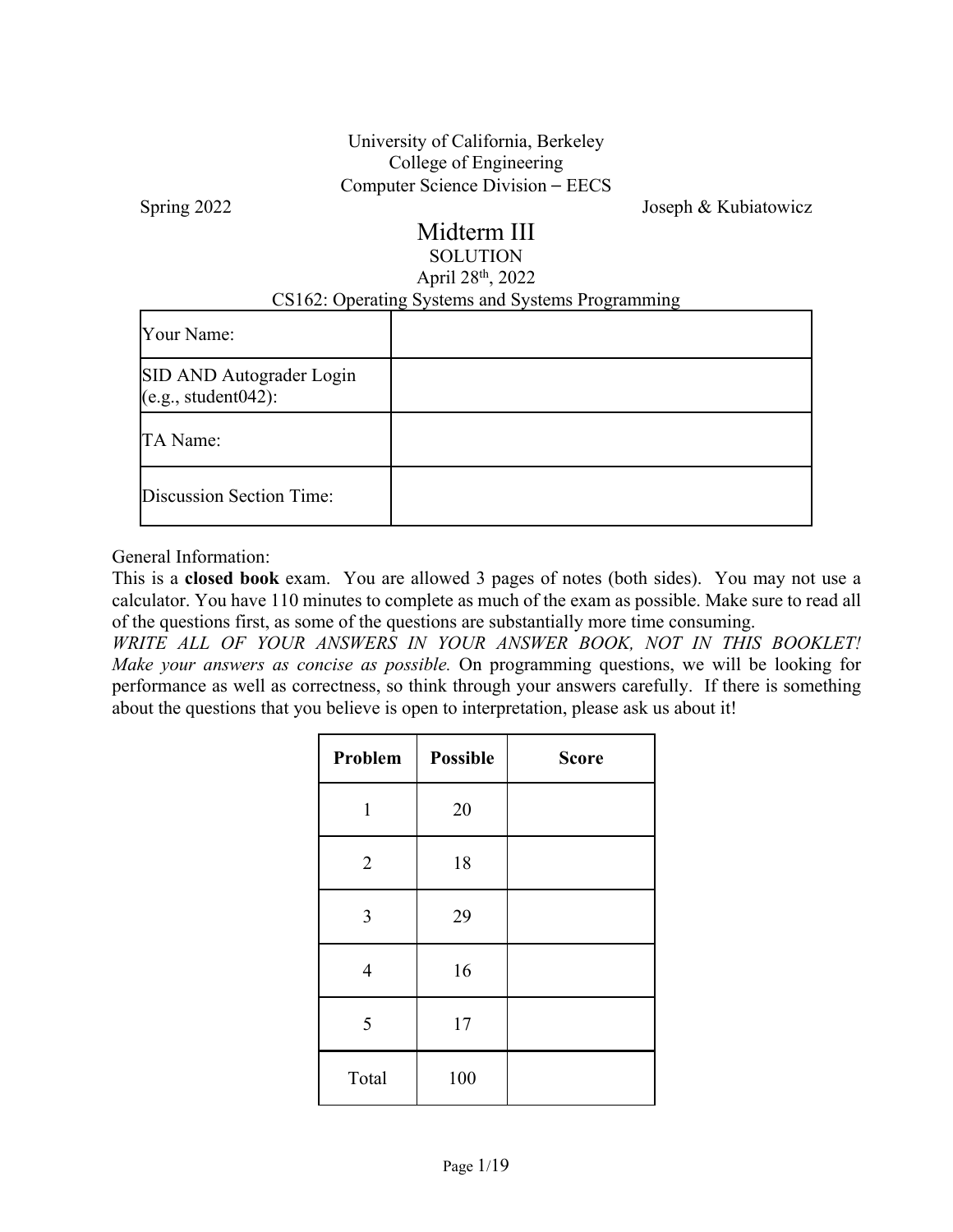[ This page left for π ]

### 3.14159265358979323846264338327950288419716939937510582097494459230781640628620899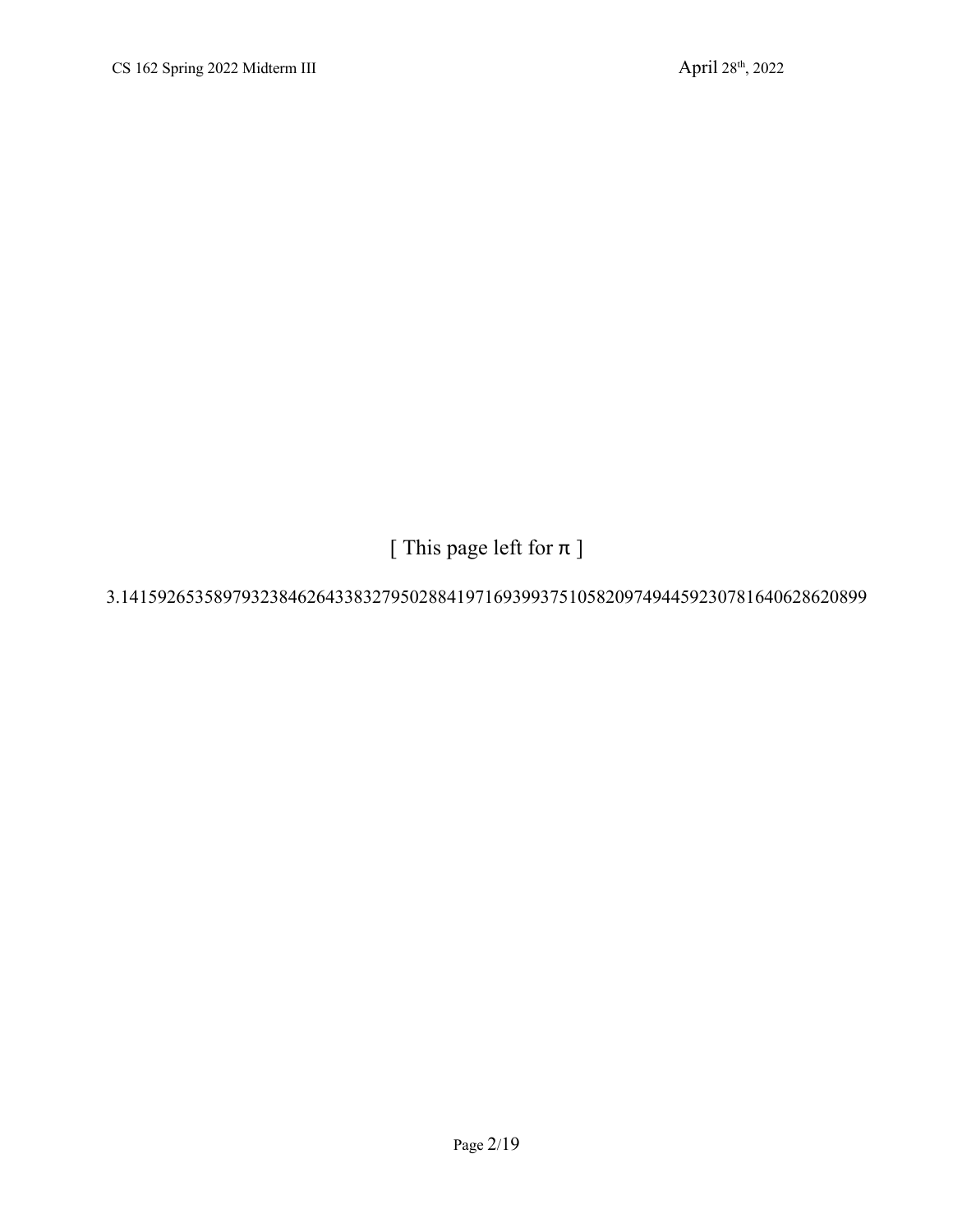## Problem 1: True/False and Why [20 pts]

Please *EXPLAIN* your answer in TWO SENTENCES OR LESS (Answers longer than this may not get credit!). Also, answers without an explanation *GET NO CREDIT.*

**Problem 1a[2pts]:** Direct Memory Access (DMA) is "direct" because it accesses devices via memory directly rather than processor instructions.

⬜ True ⬜ False

## Explain:

DMA is direct because it allows devices to communicate directly with memory without using the CPU at all.

**Problem 1b[2pts]:** If we care about the performance of random accesses to files, it would be better to have a file system with extent-based allocations as opposed to one with linked block-based allocations.



With extent-based allocations, files are allocated in contiguous chunks, meaning in order to access random parts of the file, you would just need to offset by the specified amount. With linked files, you will need to traverse a linked list of blocks, which will take a time linear in the offset size.

**Problem 1c[2pts]:** For Project 3, read, write, and remove syscalls should not be supported on directories since there are dedicated directory syscalls readdir, mkdir, and rmdir.

**□ True ← False** 

# Explain:

remove should still be supported on directories. rmdir is not a supported syscall in Project 3.

**Problem 1d[2pts]:** For Project 3, a struct inode disk filled fully with indirect pointers would be a valid approach to support the maximum file size of 8 MiB.



## Explain:

While this is just enough to meet the maximum file size since  $2^7 \times 2^7 \times 2^9 = 2^{23} = 8$  MiB, struct inode disk needs to store other metadata (e.g. length, magic number).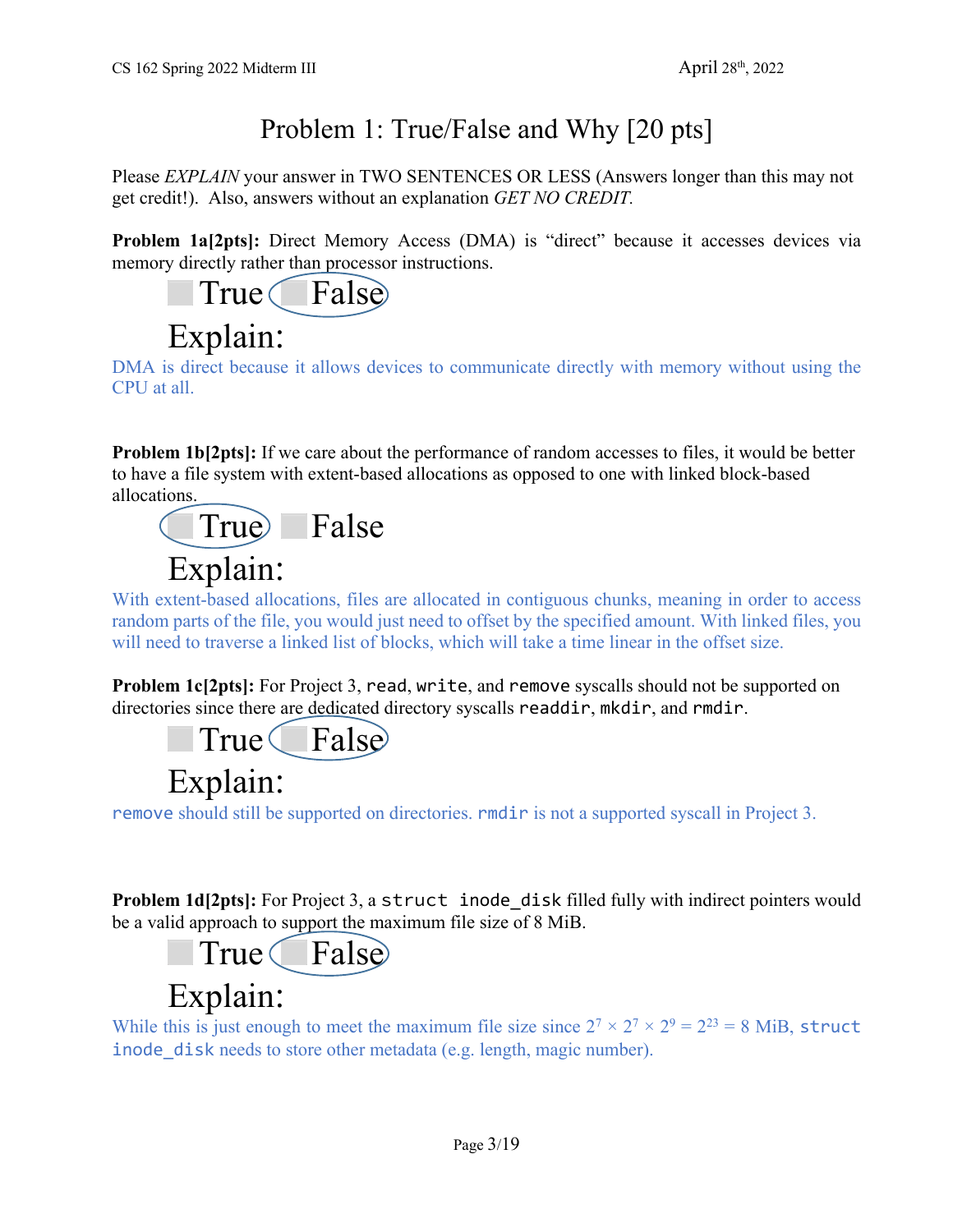**Problem 1e[2pts]:** A solution to the General's Paradox is sending large numbers (100's) of messengers in each direction to guarantee a messenger gets through to the other side.



While sending more messengers will reduce the likelihood of a failed delivery, the General's Paradox still cannot be solved. The network remains unreliable.

**Problem 1f[2pts]:** If our file system is prone to short-lived files, we should implement a write-back cache as opposed to a write-through cache.



Temporary files created and destroyed before flushing of the cache may avoid having unnecessary disk writes.

**Problem 1g[2pts]:** The File Allocation Table and Fast File System can both support soft and hard links.



FAT cannot support hard links as all metadata for a file is stored in the directory entry. FAT cannot support soft links either due to the lack of a directory entry field marking the file as a link.

**Problem 1h[2pts]:** In most systems, waiting time scales linearly with respect to utilization.



Other overhead costs, no matter how small, will add up especially with high utilization, resulting in the non-linear relationship.

**Problem 1i[2pts]:** Just like any other I/O, NFS servers require invocations of open and close syscalls.



While NFS does not require the client to make network open and close calls, the server still needs to perform these to be able to perform an I/O operation.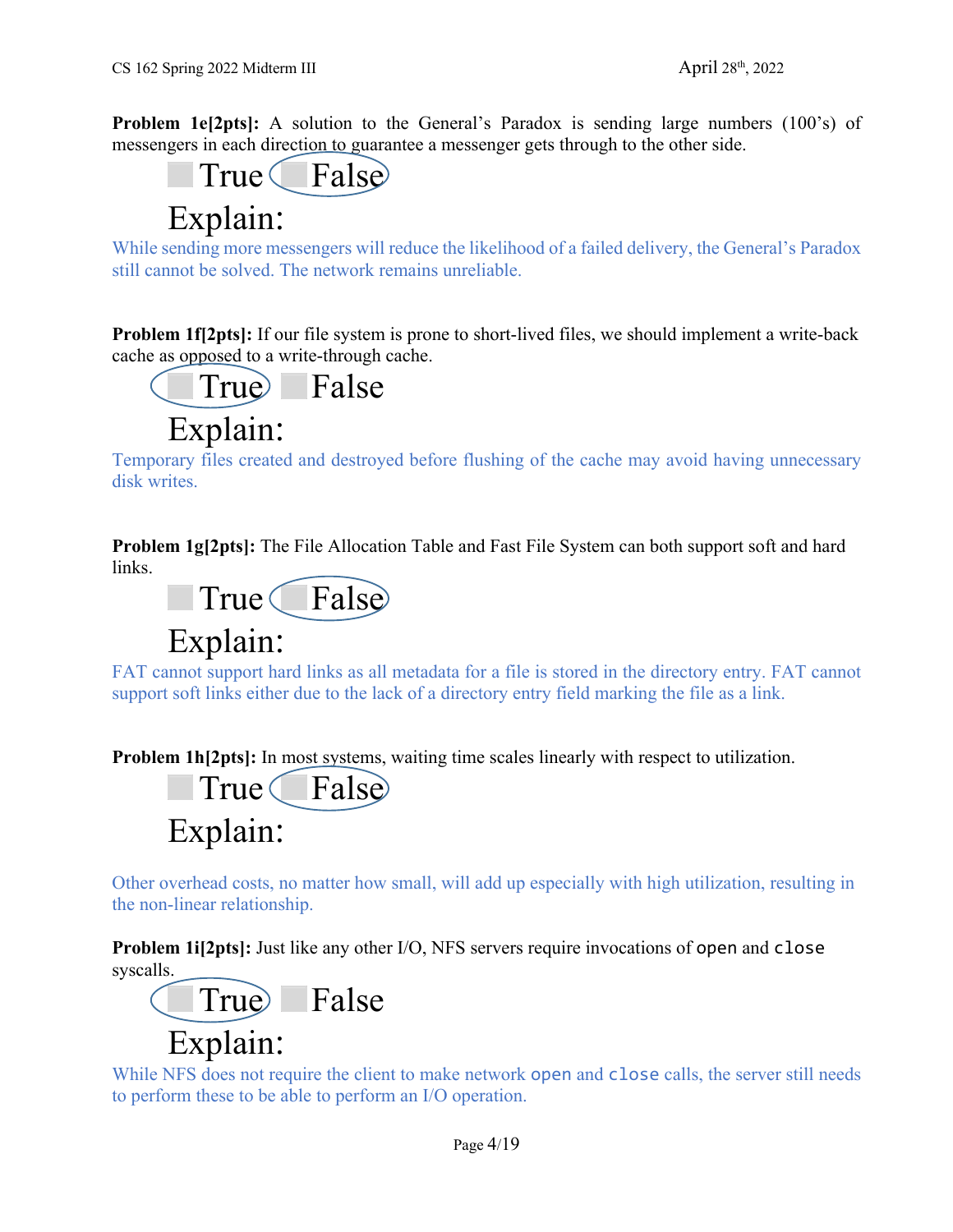**Problem 1j[2pts]:** For Project 3, each process is created from another process, meaning all processes are children of the very first process. Since the very first process is initialized with the root directory as its current working directory (CWD), processes can't have a CWD besides the root directory.

**□ True ← False** 

Explain:

chdir can be used to change the CWD of a process.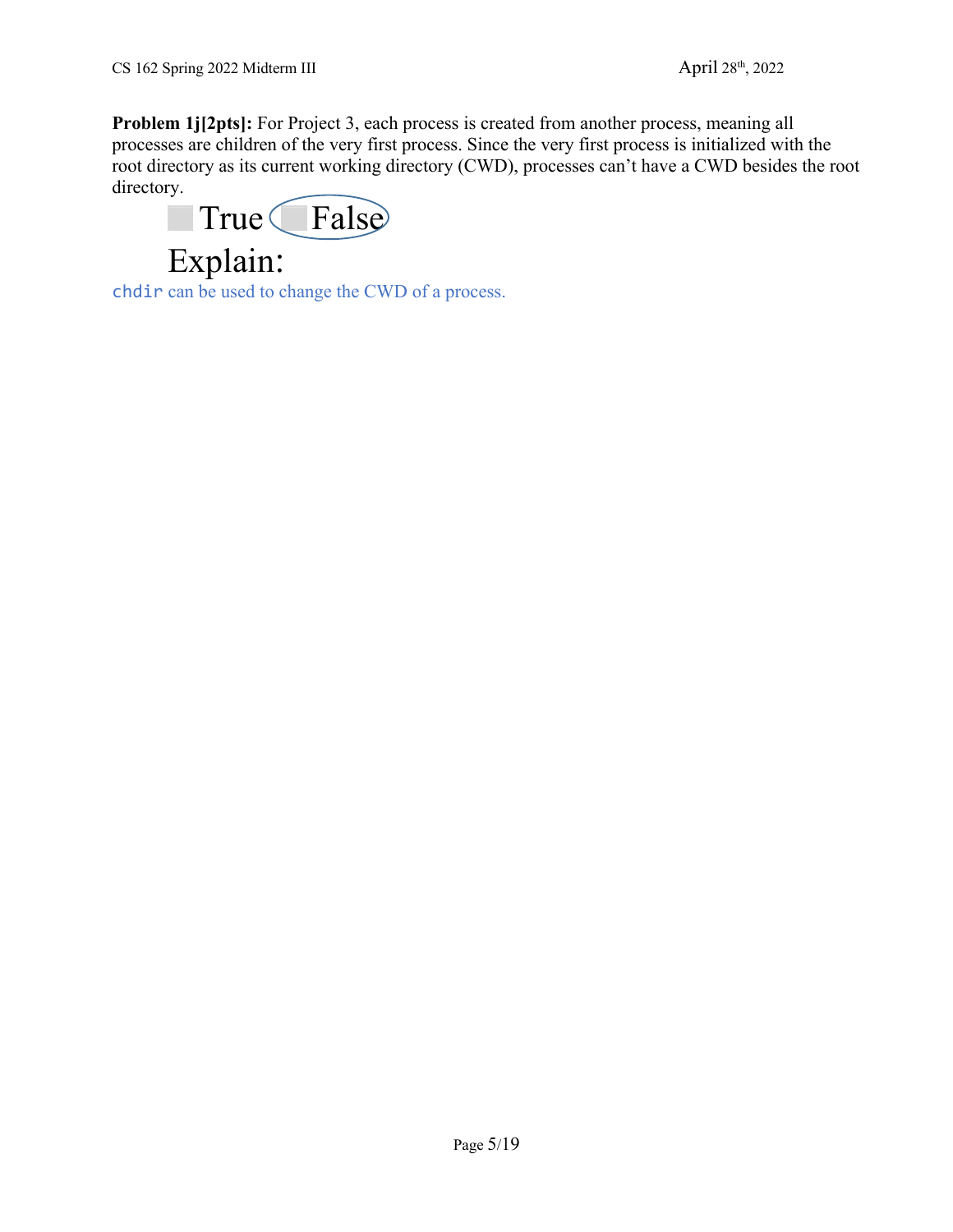## Problem 2: Multiple Choice [18pts]

Choose *all* that apply.

**Problem 2a[2pts]:** For which situations would you require synchronization to resolve race conditions in Project 3? Only consider synchronization at that abstraction level, not below.

- (A) Simultaneous resizing of different inodes.
- B: Changing metadata fields in the inode.
- C: ⬜ Adding directory entries to a directory.
- $\overline{D}$  Calling file deny write on a file.
- E: None of the above.

**Problem 2b[2pts]:** What are some advantages of SSDs over HDDs?

(A) Random reads are faster. B: Higher durability over many write operations. C: Cost per byte of memory is lower. D: No moving parts, so more physically durable. E: None of the above.

**Problem 2c[2pts]:** Which of the following could be used in HDDs to improve performance?

- (A) Increase disk rotation speed.
- B: ⬜ Internal caching.
- C: Track skewing.
- D: ⬜ Internal scheduling algorithms such as a simple elevator algorithm.
- E: None of the above.

**Problem 2d[2pts]:** Which of the following are true regarding device access schemes?

- A: Port-mapped I/O memory-mapped I/O, and DMA are all forms of programmed I/O.
- B: ⬜ Memory-mapped I/O uses standard memory instructions such as load and store.
- C: Memory-mapped I/O uses a distinct memory space separate from physical memory.
- D: DMA maps control registers and display memory directly to physical memory.
- E: None of the above.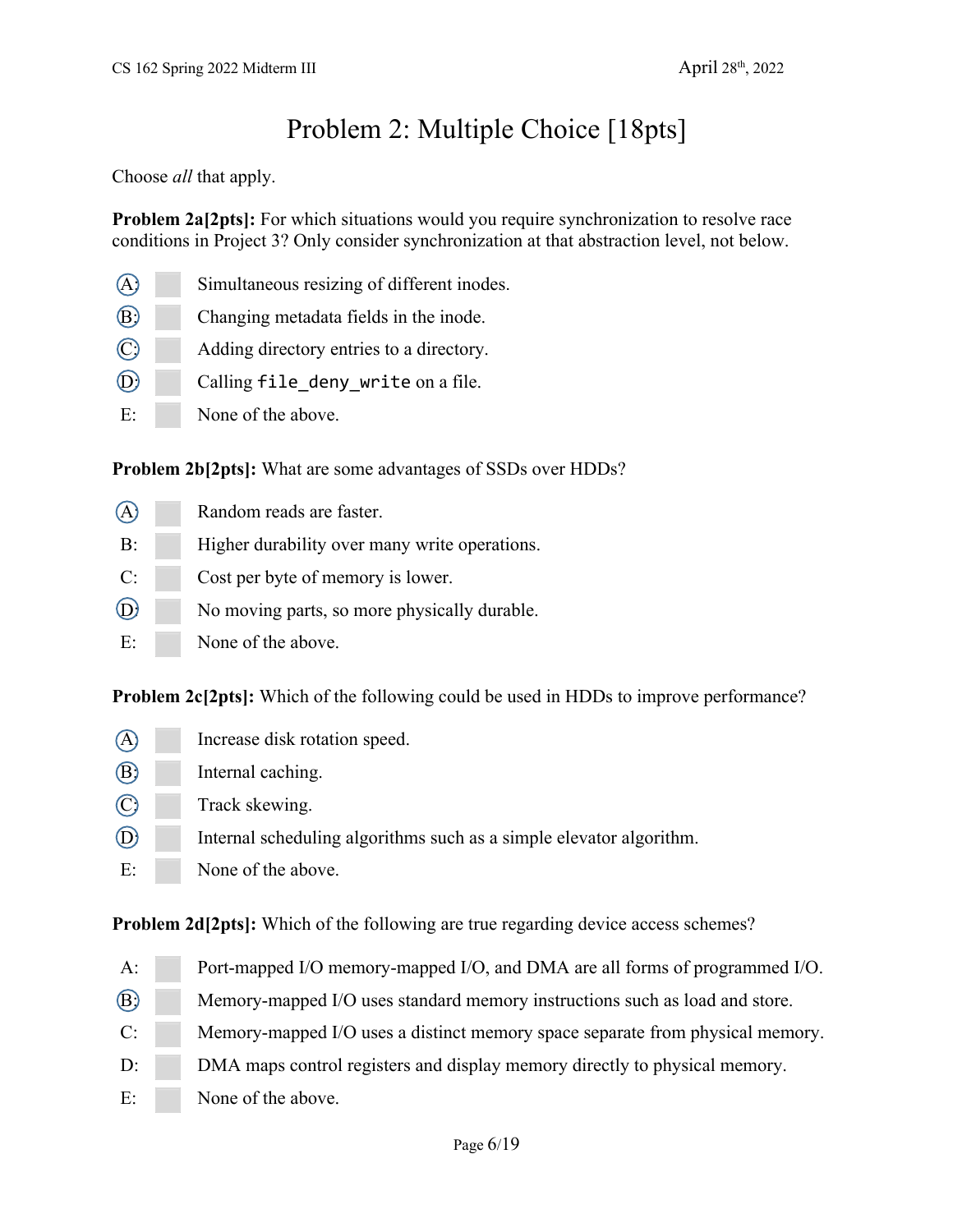**Problem 2e[2pts]:** Which of the following are true about the ACID properties for transactions?

- A: ⬜ Atomicity means that each action within the transaction must be atomic.
- B: Consistency means that data must be consistent across all disks even with RAID.
- C: ⬜ Isolation means that transactions appear to be serialized.
- D: Durability means that a transactions' committed changes must persist through crashes.
- E: None of the above.

**Problem 2f<sup>[2pts]</sup>:** Which of the following are true about Project 3?

- A: ⬜ The cache can coalesce writes into a single disk operation.
- B: The path  $/ \ldots / \ldots$  is considered invalid.
- C: The buffer cache contains file data blocks, inode\_disk structs, and inode structs.
- D: ⬜ Different file descriptors can reference the same inode.
- E: None of the above.

**Problem 2g[2pts]:** Which of the following strategies are valid ways to detect congestion in a network?

- A: ⬜ Increases in packet round time.
- B: Dropped packets.
- C: Sender has not received ACK from receiver.
- D: Query the ISP's congestion API.
- E: None of the above.

**Problem 2h[2pts]:** Select all of the following that are true about networking.

- A: Sockets can only be used to communicate between two different machines.
- B: Congestion control avoids overflowing the receiving buffer of the destination server.
- C: MAC addresses are assigned by your ISP.
- D: ⬜ TCP does not provide guarantees on latency of bytes being delivered.
- E: Packet loss in a network is the result of network congestion.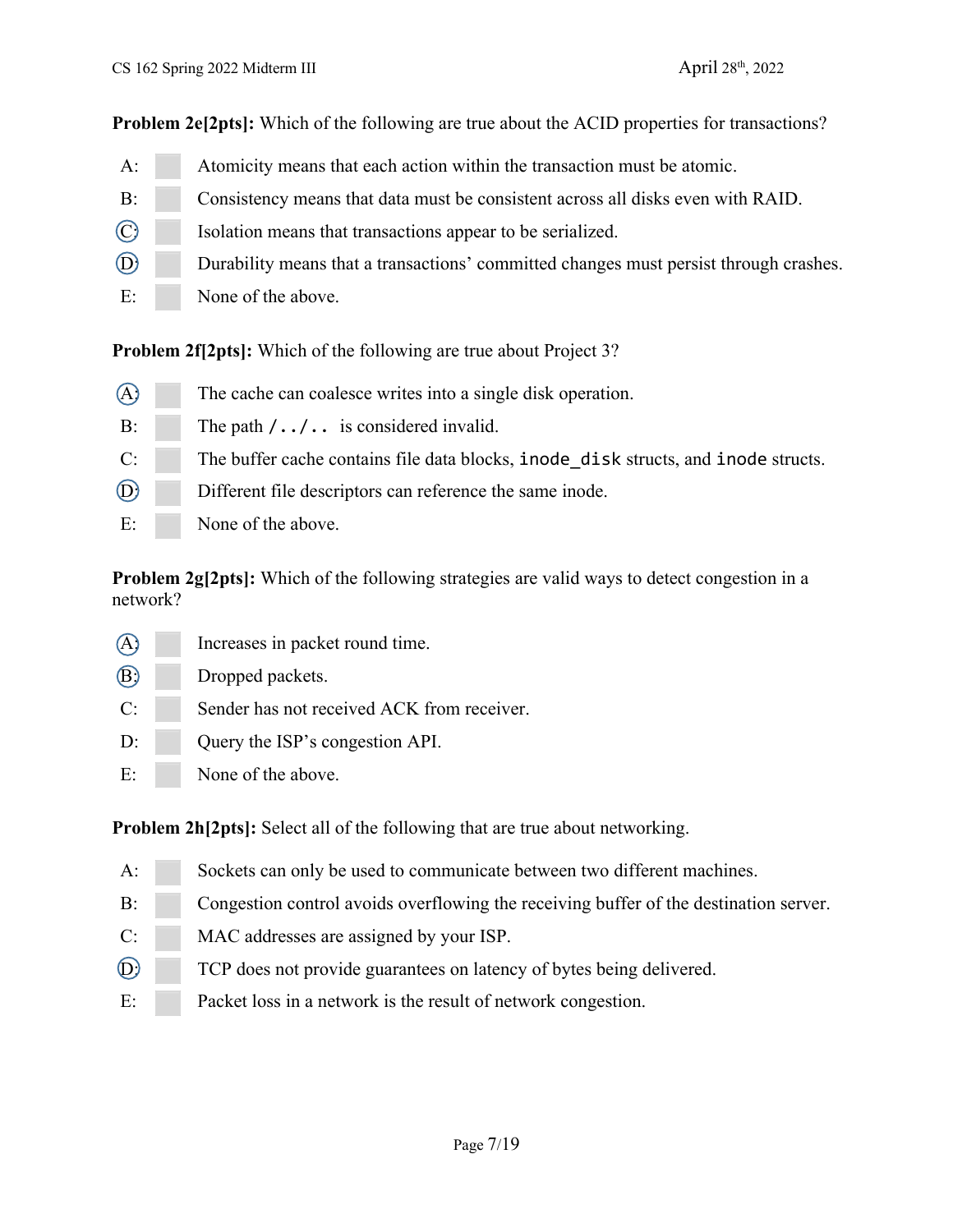**Problem 2i[2pts]:**Select all of the following that are true about distributed transactions: (*choose all that apply)*:

Distributed transactions consider two or more machines atomically reaching consensus<br>within a fixed time interval. within a fixed time interval. The General's Paradox states that without reliable messaging, it is impossible for the two<br>generals to come to the same decision. generals to come to the same decision. In the 2PC, a coordinator asks all workers to vote whether to commit a transaction or abort. The election will only succeed if all workers vote to commit. abort. The election will only succeed if all workers vote to commit. D: **2PC** is resilient to any failure of a worker node. E: Byzantine Generals is the same problem as the General's Paradox.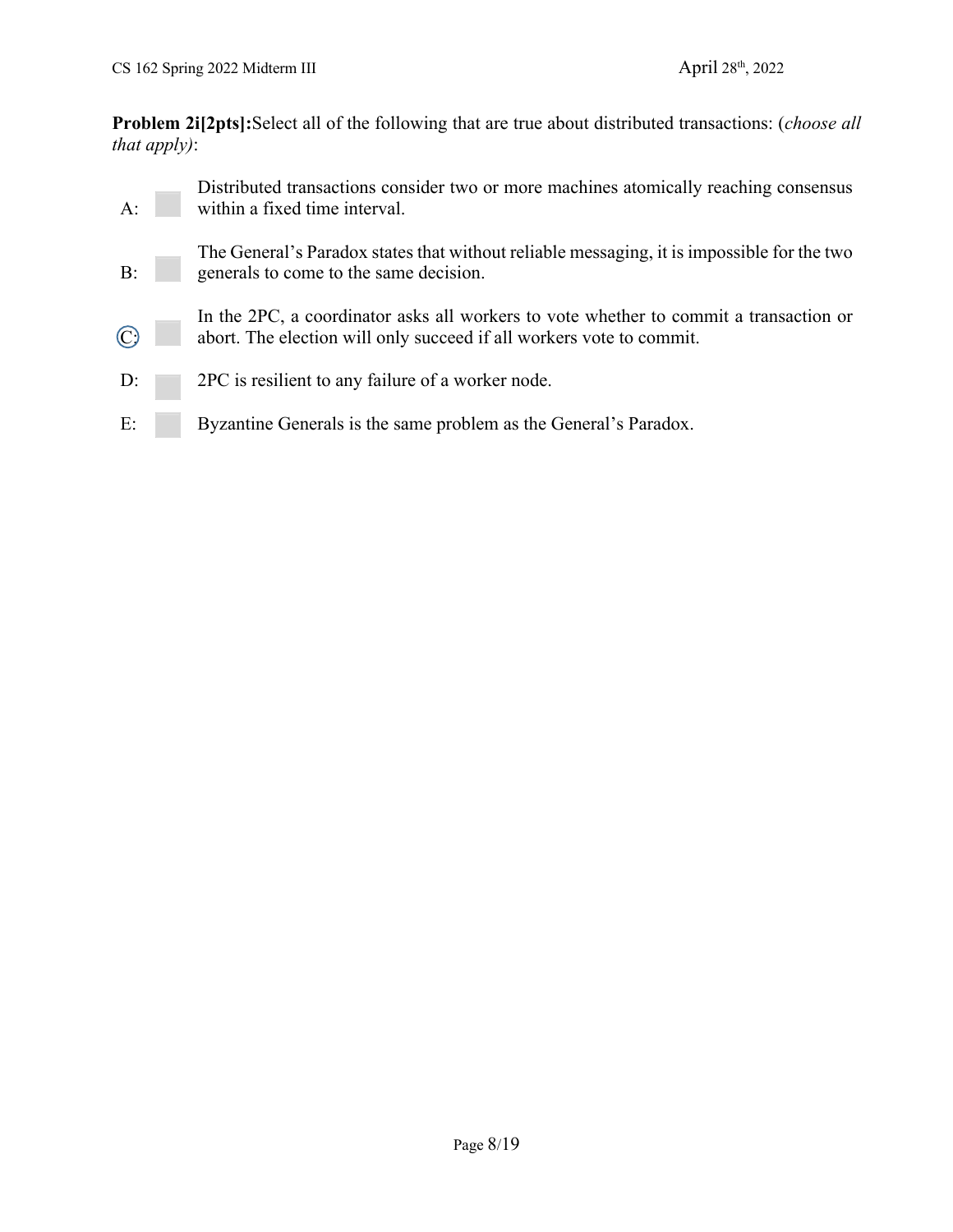## Problem 3: Short Answer [29pts]

Please write your answer in **THREE SENTENCES OR LESS** (Answers longer than this may not get credit!).

**Problem 3a[3pts]:** Consider a network file system backed by hard drives with the following parameters.

- Network latency (RTT):  $10 \text{ ms}$
- Disk seek latency: 3 ms
- Disk rotational speed: 6000 RPM
- Network bandwidth: 50 sectors/10 ms
- Disk controller latency: 1 ms
- Disk transfer speed: 100 MB/s

What is the average latency to read 50 sequential 4 KB sectors (in a single network request) from this network file system? Assume there are no other pending requests to the system, and the CPU processing overhead is negligible.

The queuing latency is 0 ms since there are no other pending requests. Average latency can be calculated with  $\frac{1}{2} \times (60000 \text{ ms/min} / 6000 \text{ RPM}) = 5 \text{ ms}$ . Transfer latency will be  $50 \times 4 \text{ KB} / 100$  $MB/s = 2$  ms. Adding these with the network latency (10 ms), controller latency (1 ms), and seek latency (3 ms) gives 21 ms.

**Problem 3b[3pts]:** Using Little's Law, what is the maximum amount of inflight data in a network? Explain. Note that this question is unrelated from the previous.

The maximum amount of inflight data in a network is the bandwidth-delay product,  $n = B * RTT$ where B is the bandwidth and RTT is the round-trip time.

**Problem 3c[3pts]:** Is Two Phase Commit subject to the General's Paradox?

No. The General's Paradox requires consensus at the same time while 2PC considers eventual consensus.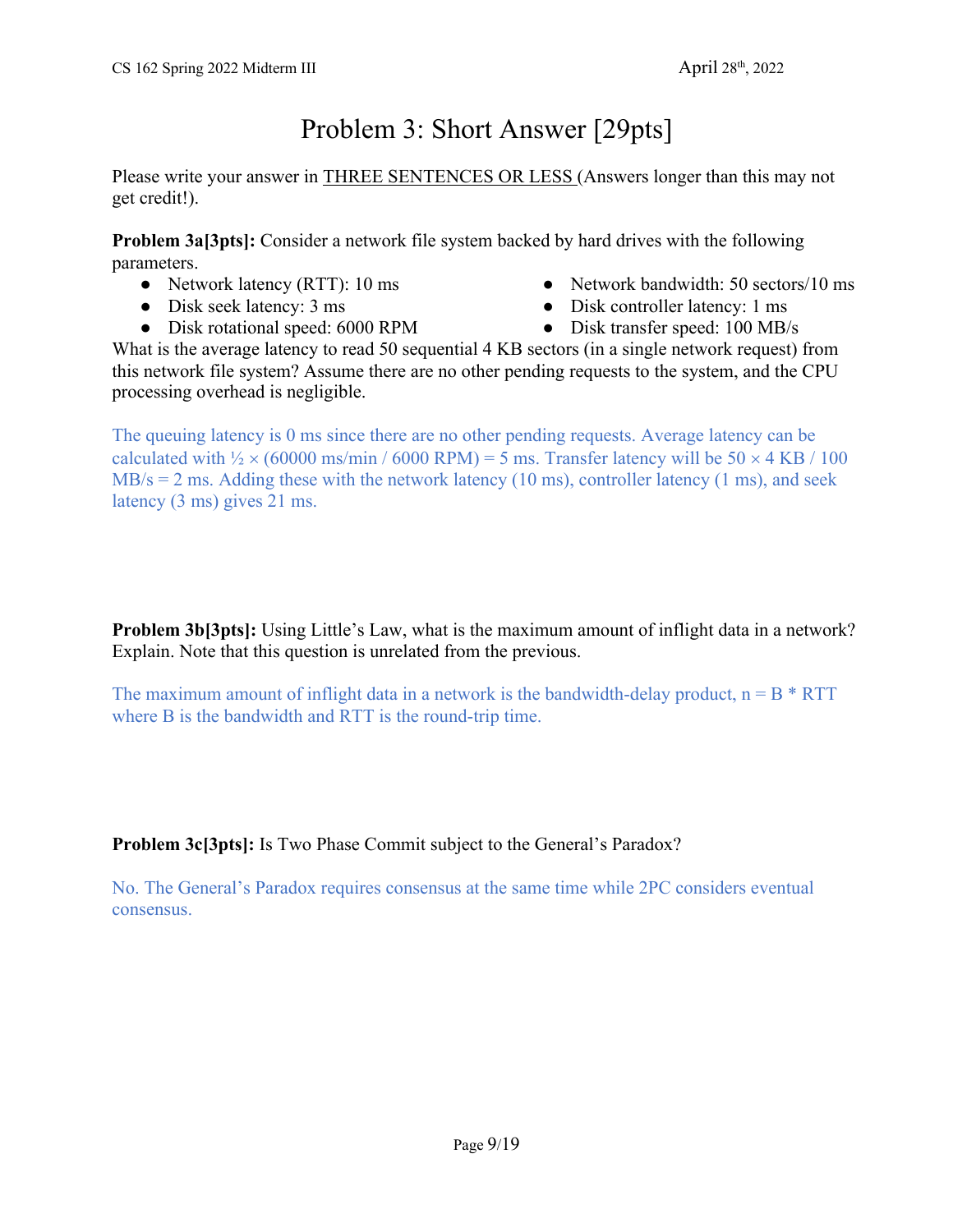**Problem 3d[3pts]:** Consider a TCP network implemented over the US Postal Service. The RTT latency to send a packet/letter from Berkeley, CA to Cambridge, MA is 218 seconds (3 days). Each packet/letter can store 32 KiB of written text. If we use the stop-and-wait protocol, what is the bandwidth of this network in bits per second? Explain.

With stop-and-wait, this network will have 1 packet per RTT. Each packet is  $2^{\wedge}15$  bytes or  $2^{\wedge}18$ bits divided by 2^18 seconds which yields 1 bit per second.

**Problem 3e[3pts]:** For project 3, you are using a static array for your buffer cache with a clock algorithm for eviction. What metadata should each cache block in the buffer cache have, and what should that metadata be initialized to? Explain.

Each cache block needs a dirty bit (for write back), valid bit (for initialization), and use bit (for clock) which should all be initialized to 0.

**Problem 3f[2pts]:** What is the major drawback of polling strategies versus I/O interrupts?

Polling wastes CPU cycles for infrequent I/O operations.

**Problem 3g[3pts]:** Consider a system using RAID 5. Ignoring any metadata operations (e.g. inode accesses) and assuming no cache, how many disk I/O operations must occur when updating a data block? Explain.

4. Both the data block (D) and parity block (P) need to be read in. Then, the old data is "removed" from the parity block with  $P_{tmp} = P \oplus D$ . The new parity block  $P_{new} = P_{tmp} \oplus D_{new}$ . Finally, the the new data block  $(D_{new})$  and new parity block  $(P_{new})$  are written back to disk.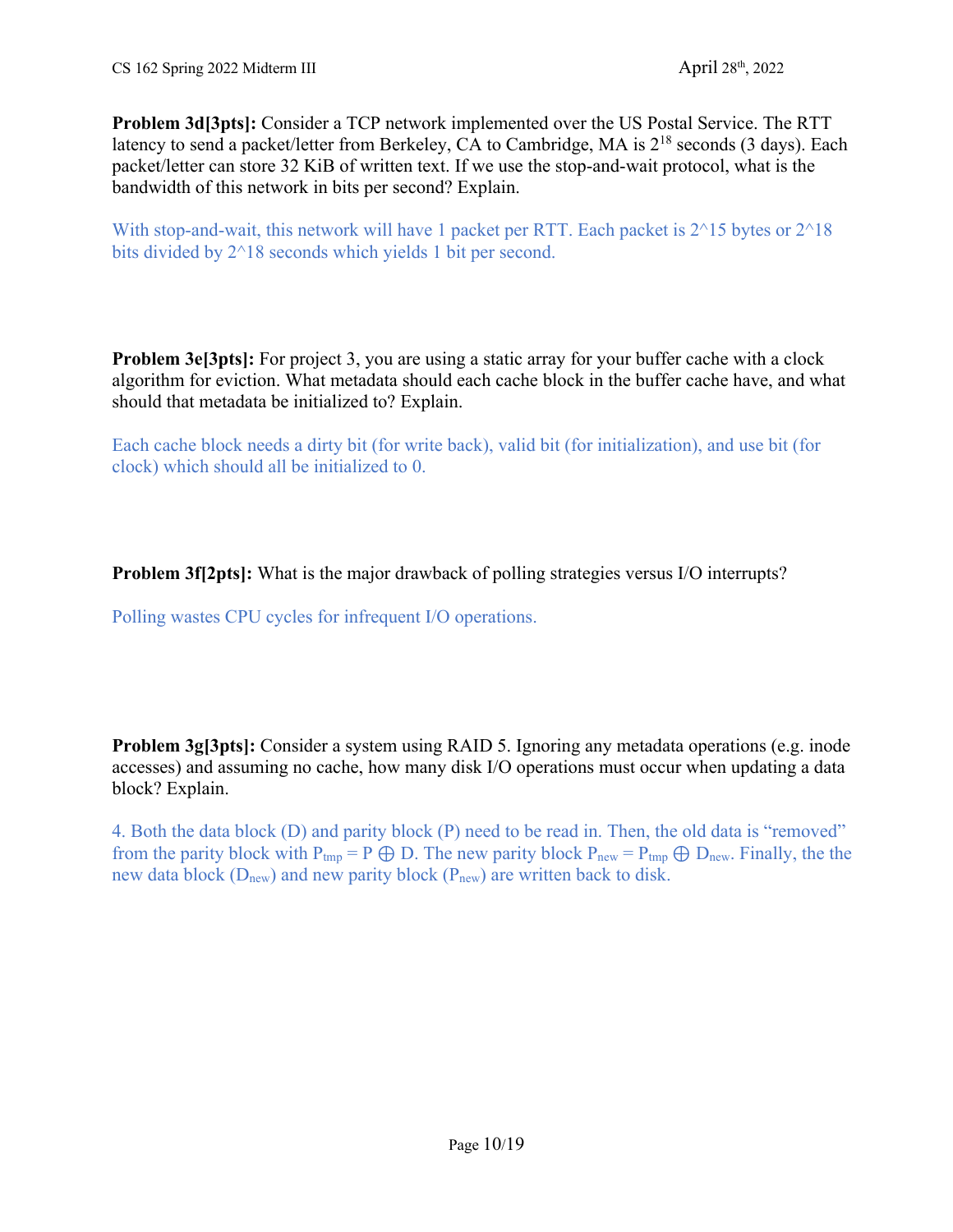**Problem 3h[3pts]:** 3D XPoint is an emerging memory technology that provides persistent storage with near-DRAM throughput. 3D XPoint supports updating blocks in-place. How does this simplify an SSD's FTL firmware?

Erasure blocks are no longer necessary. On a write, the FTL doesn't need to write the block to another page and update the mapping but rather can update the block in place.

**Problem 3i[3pts]:** Give a *specific* example why the End-to-End Principle says that reliable file transfer should be implemented at end hosts and not in the network.

Even if implemented perfectly in the network, the end hosts still need to check since there can be hardware faults, mistakes in file transfer programs or data communication system, or hardware processors in either end hosts.

**Problem 3j**[3pts]: Journaling file systems require data to be written twice. How can the file system optimize for good response time? How about good throughput? Explain.

Journaling file systems can use asynchronous write back, meaning changes will not immediately be applied to disk on a commit. This allows for a good response time since committing a transaction simply involves writing a small commit entry to a sequential log. To optimize for good throughput, the file system can batch write-backs to schedule disk accesses more efficiently than immediate individual or small groups of writes.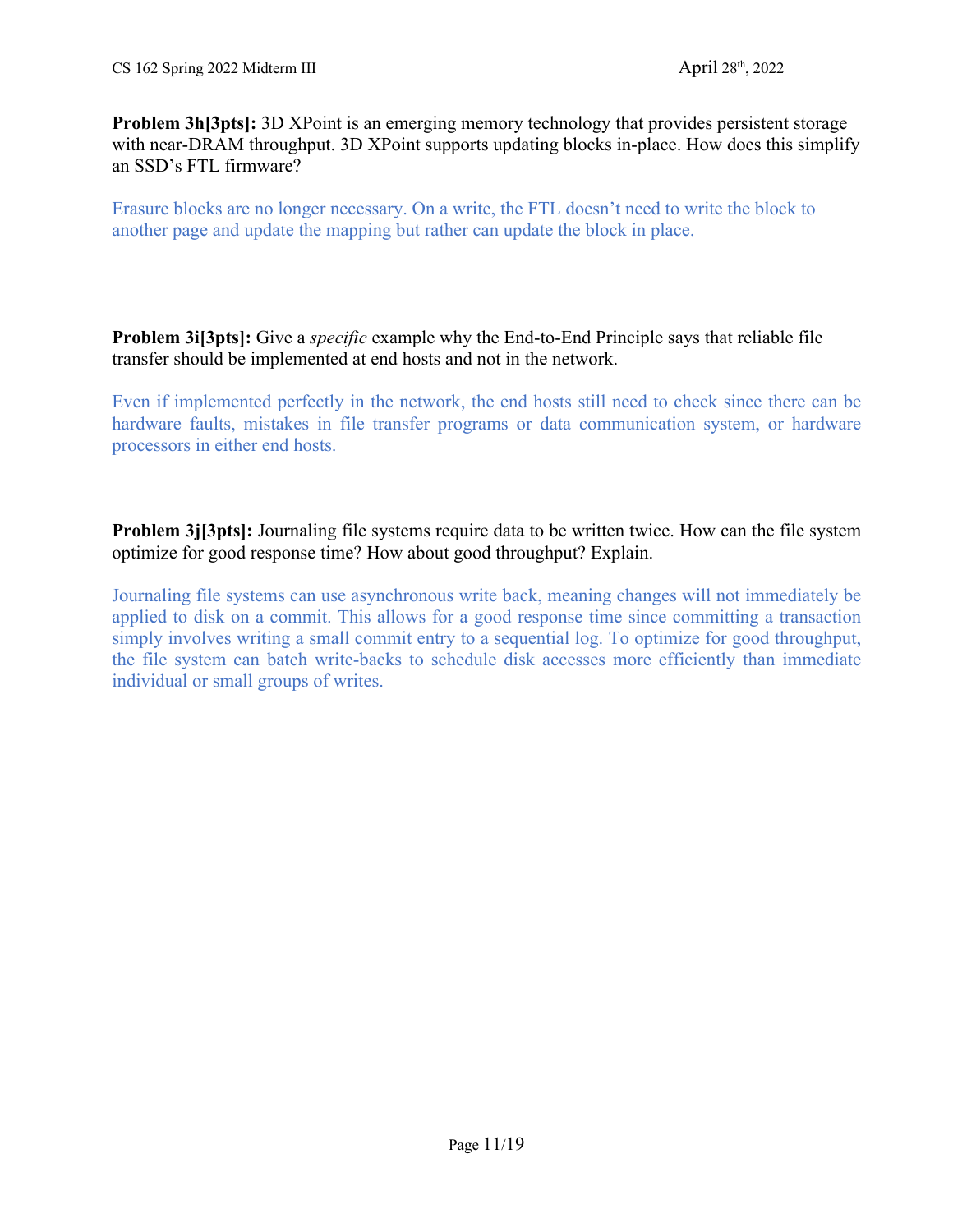## Problem 4: Pintos Logs [16pts]

Gojo Satoru decides to add logging to Pintos. He plans for the log to be a fixed contiguous collection of blocks (on disk) in the following format. Each row shown is of BLOCK\_SECTOR\_SIZE.

| Header block |  |
|--------------|--|
| block A      |  |
| block B      |  |
| $\cdots$     |  |

You are given the following methods and data structures.

```
/* Log */
struct log { 
  uint32_t size; /* Size of log (in number of sectors). */
  block_sector_t start; /* Starting block number of log (i.e. header block). */
  struct logheader lh; /* In-memory copy of the log header block. */
};
/* Log header */ 
struct logheader { 
  uint32_t n; /* Number of blocks used in log excluding header. */
  block_sector_t block[BLOCK_SECTOR_SIZE / 4 - 1];
};
static struct log log; /* In-memory representation of log, initialized at boot. */
#define BLOCK_SECTOR_SIZE 512
struct block* fs_device;
void block_read(struct block* block, block_sector_t sector, void* buffer);
void block_write(struct block* block, block_sector_t sector, void* buffer);
```
For instance, consider the following transaction.

1. Write all 0's to the block at block sector t 2000, 2. Write all 1's to the block at block\_sector\_t 2500, The log would look like.

```
struct logheader lh = \{2, \{2000, 2500, ...\} \};
0000000000…
1111111111…
...
```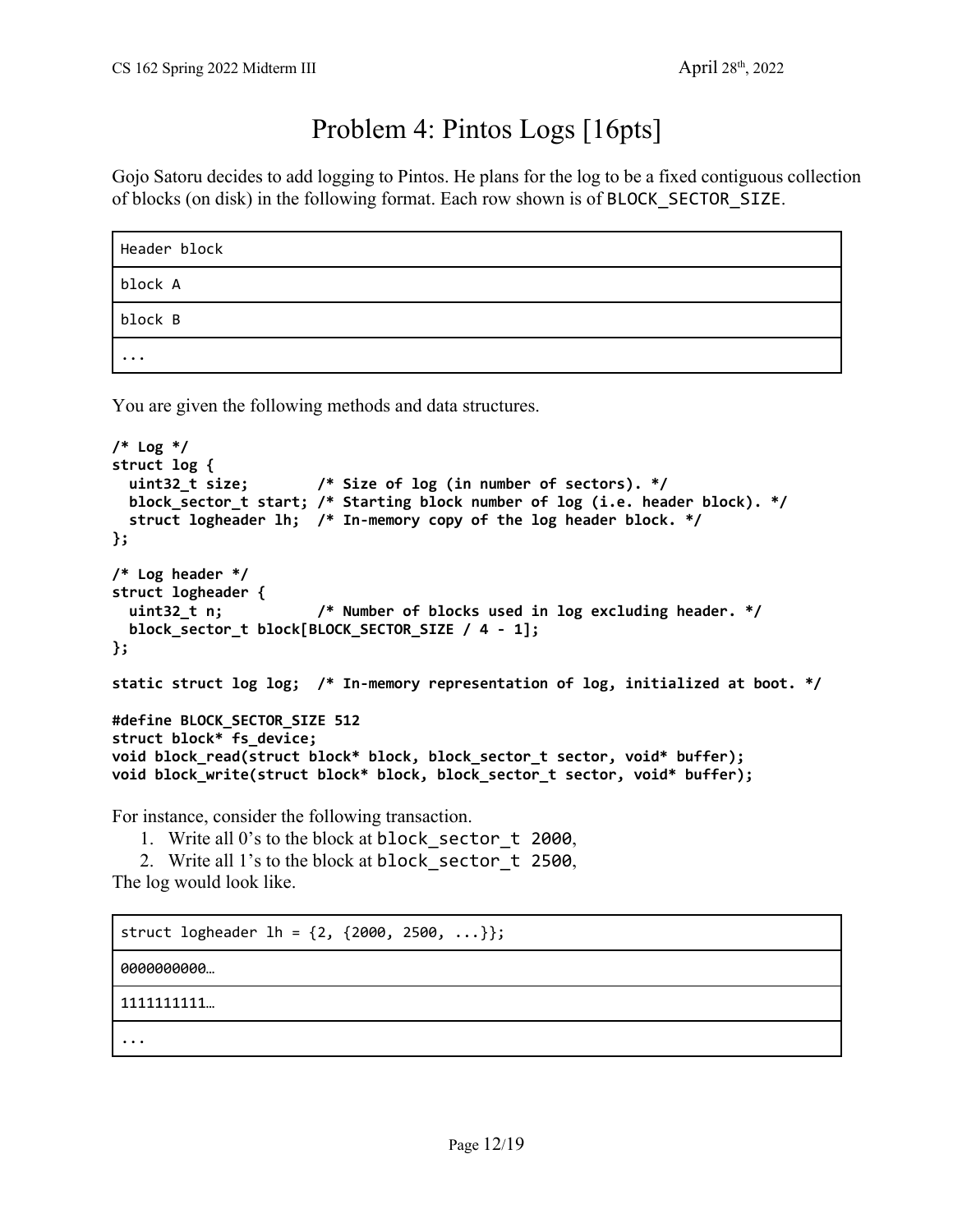Gojo also makes the following design decisions:

- The log can only contain at most one transaction at a time.
- Instead of writing a commit message to the log, a transaction is considered committed when the header block is written to disk.
- All file system syscalls hold the global file system lock for simplicity.
- There is no buffer cache.

With logging, a typical file system syscall will look like the following.

```
lock_acquire(&fs_lock);
...
/* Perform syscall but use log_read/log_write instead of block_read/block_write. */
...
commit();
lock_release(&fs_lock);
```
**Problems 4a-4m[1pt each]:** Help Gojo implement this logging system. Only one piece of code should be written per blank (i.e. no multiple statements with semicolons and no blank lines). Use proper C syntax with the given APIs. Pseudocode or comments will not receive any credit. You may only use methods and data structures given in this question as well as built-in ones (i.e. libc). You may also ignore any memory leaks if applicable.

```
/* Read the log header from disk into log.lh. */ 
static void read_head(void) { 
   block_read(fs_device, log.start, &log.lh);
}
/* Write log.lh to the log header on disk. */
static void write_head(void) { 
   block_write(fs_device, log.start, &log.lh); 
}
/* Add an entry to the log to represent the action "write BUFFER to the block at
    SECTOR." Assume read_head has already been called. */
void log_write(block_sector_t sector, void* buffer) { 
   /* Check if block already in log. */ 
   for (int i = 0; i < log.lh.n; i++) { 
     if (log.lh.block[i] == sector){ 
       block_write(fs_device, log.start + i + 1, buffer); 
       return; 
     } 
   } 
   log.lh.block[log.lh.n] = sector;
   block_write(fs_device, log.start + log.lh.n + 1, buffer); 
   log.lh.n++;
}
```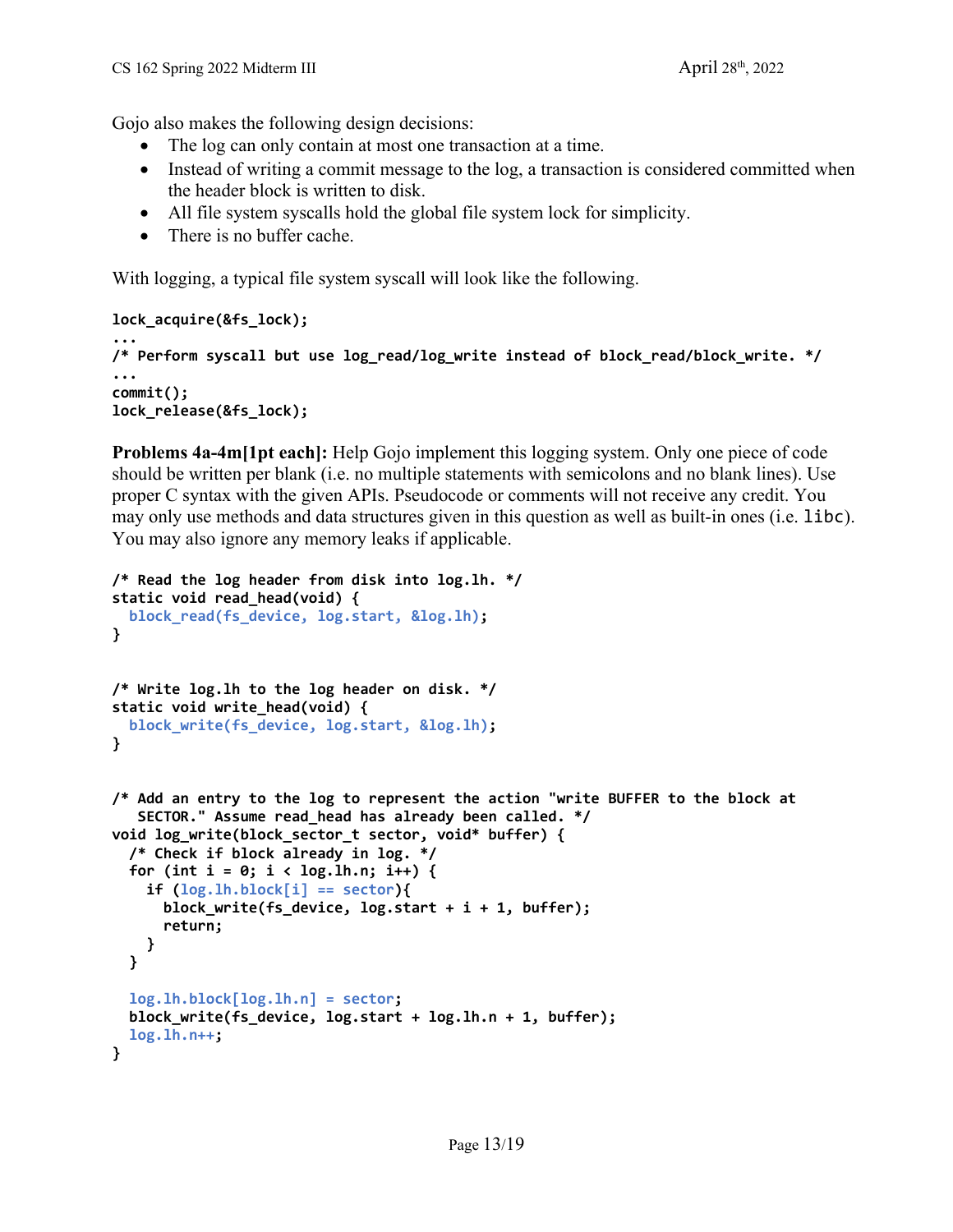```
/* Read the block at SECTOR from disk. If the log contains an updated version of
    the block, read that instead. Assume read_head has already been called. */
void log_read(block_sector_t sector, void* buffer) { 
  /* Check if block already in log. */ 
   for (int i = 0; i < log.lh.n; i++) { 
     if (log.lh.block[i] == sector) {
       block_read(fs_device, log.start + i + 1, buffer);
       return; 
      } 
 }
  block_read(fs_device, sector, buffer);
}
/* Copy committed blocks from log to their home location. */ 
static void install_trans(void) { 
   uint8_t* data = malloc(BLOCK_SECTOR_SIZE);
  for (\bar{1}nt \; i = 0; \; i < log.h.n; \; i++) {
     block_read(fs_device, log.start + i + 1, data); 
     block_write(fs_device, log.lh.block[i], data); 
   }
} 
/* Commit transaction to disk and clean up. */ 
static void commit() { 
   if (log.lh.n > 0) {
     /* Commit and apply transaction. */
     write_head();
     install_trans();
     /* Clear the log. */
     log.lh.n = 0; 
     write_head();
  } 
}
```
**Problem 4n[3pts]:** Suppose Gojo's computer crashes unexpectedly. When Gojo powers up his computer again, how can the OS tell if the transaction stored in the log has been committed? Provide a clear criteria and explain.

On reboot, it suffices for the OS to read the header block of the log. If  $\log_l \ln n$  != 0, then the transaction has been committed. This is because a transaction is committed once the header block is written to disk (with  $log.lh.n > 0$ ) and discarded when  $log.lh.n$  is set to zero.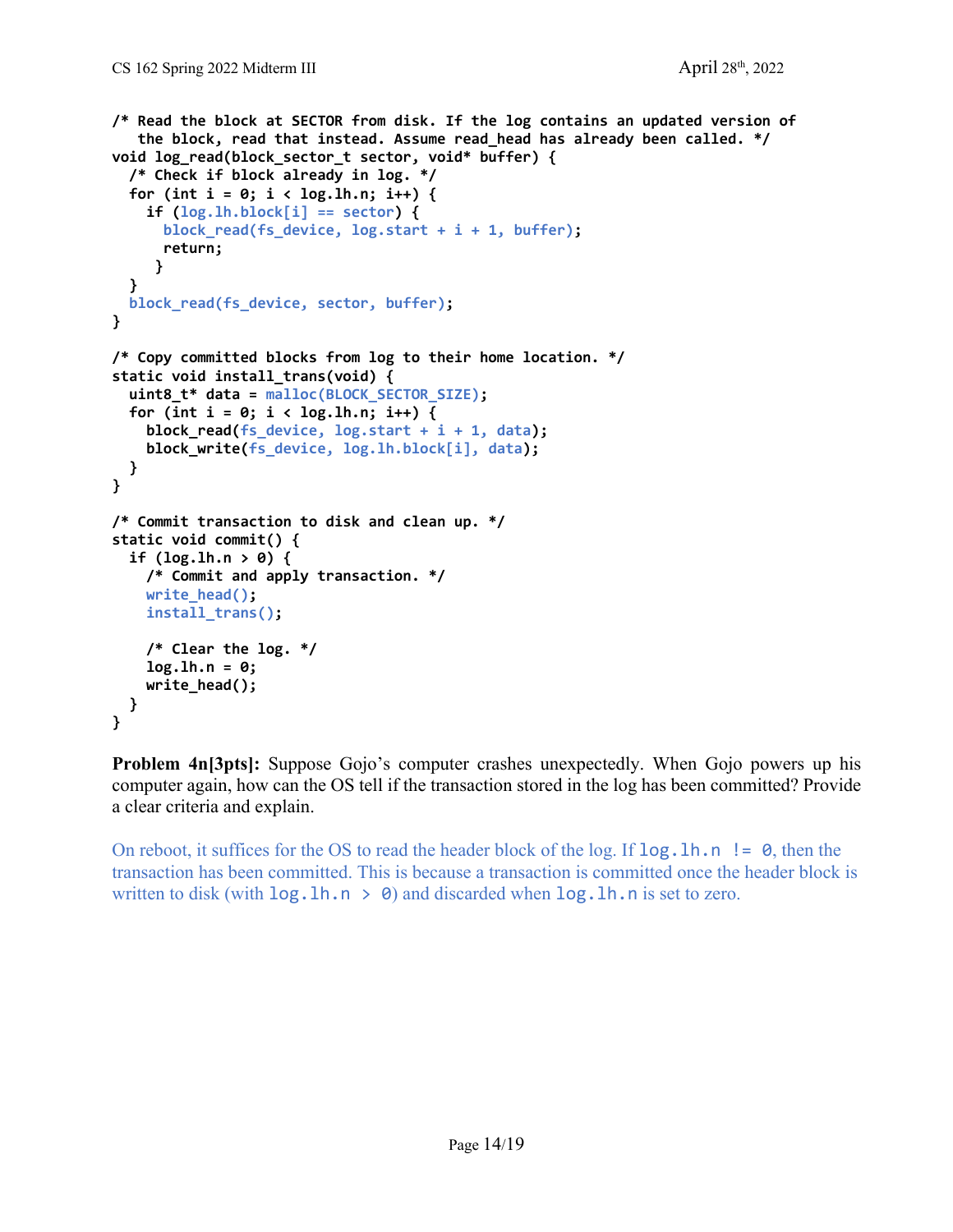## Problem 5: Filesystem Design [17 pts]

Tony Stark has hired you to create a file system to store the designs for his newest Iron Man suit. He would like to use 32-byte sectors and 2-byte disk pointers. Blocks and sectors may be used interchangeably throughout this question.

**Problem 5a[2pts]:** Tony wants to optimize for a workload where each file is accessed as a whole (i.e. the entire file is read in). Most of Tony's files are really large (but is still within max file size). Given the choice between FAT and FFS, which would be better suited for minimizing access time for the given workload? Explain.

A case could be made for either. FAT will require less disk accesses since the FAT array itself is stored in a single sector, so it only needs to read in that and all the actual data sectors. On the other hand, FFS will need to traverse through various levels of indirect pointers, incurring more disk accesses. However, later versions of FFS (e.g. BSD 4.2) added optimizations for disk performance such as block groups which could give a better access time than FAT.

**Problem 5b[3pts]:** You first consider using a filesystem with indexed inodes. Each inode will contain 2 bytes of metadata. Given that each inode must fit exactly into a single sector, how many direct, indirect, and doubly indirect pointers should you use to support a maximum file size of exactly 10,560 bytes? Explain.

The inode has 2 B of metadata, so it can fit at most  $30 B / 2 B = 15$  pointers (of any type). For each indirect/doubly indirect block, there are  $32 B / 2 B = 16$  direct/indirect pointers. Therefore, we can fit one doubly indirect pointer which points to  $16 \times 16 \times 32$  B = 8,192 B. This leaves us to fill 2,368 bytes. An indirect pointer can point to  $16 \times 32$  B = 512 B, so we can fit 4 indirect pointers. This leaves us with 320 B to fill with direct pointers, which can be covered by 10 direct pointers. This gives us  $10 + 4 + 1 = 15$  pointers total, fitting perfectly inside the inode with the metadata.

For 5c-5e, the indexed inode system you are considering will have 12 direct pointers, 2 indirect pointers, and 1 doubly indirect pointer. **Note that this is may be a different design with regards to the pointer breakdown from the previous part**. You are working with a 9,600 byte file called jarvis.txt.

**Problem 5c[3pts]:** Assuming the file number is known (i.e. directory lookup not required), how many disk sectors would need to be accessed to read the last byte of jarvis.txt with the indexed inode system? Explain.

Using similar calculations as Problem 5b, we can see that 9,600 is the max file size. As a result, first the inode is read in, then the doubly indirect block, then the indirect block, then the data block, incurring a total of 4 disk accesses.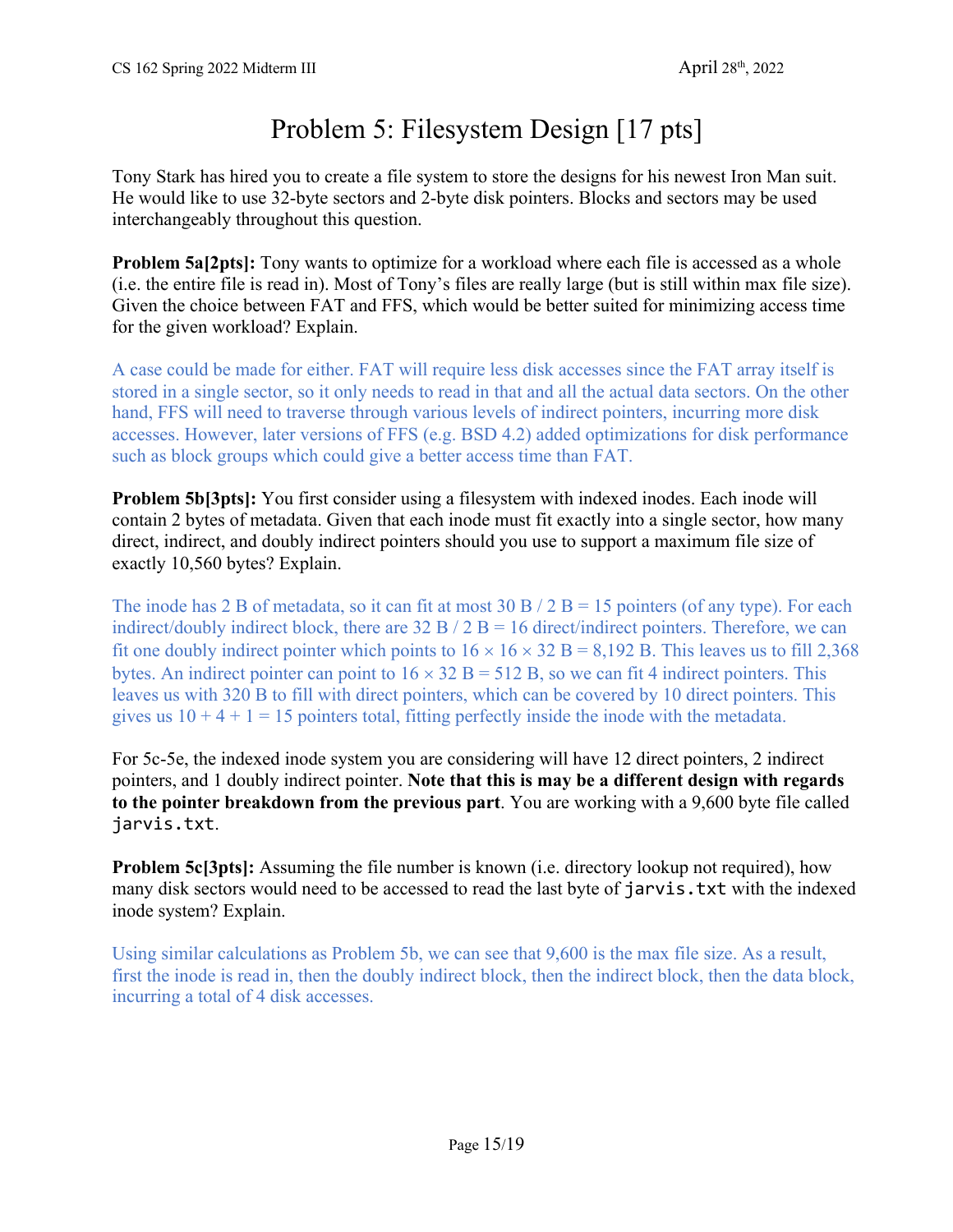**Problem 5d[3pts]:** Assuming the file number is known (i.e. directory lookup not required), how many disk sectors would need to be accessed to read the last byte of jarvis.txt file with FAT? Explain.

The FAT array is of size  $2^{16} \times 2$  B =  $2^{17}$  B =  $2^{12}$  sectors. The file takes up up 9,600 B / 32 B = 300 sectors, so we have to read 300 sectors (in the worst case) to traverse through the FAT array. Then, one sector needs to be read in for the actual data.

**Problem 5e[3pts]:** With the indexed inode system, what fraction of the disk space used by jarvis.txt is for the data? Explain. Leave your answer in an unsimplified fraction.

There are a total of 1 (inode) + 2 (indirect blocks from the indirect pointers) + 1 (doubly indirect block) + 16 (indirect blocks from the doubly indirect pointer) = 20 sectors = 640 B that don't correspond to data. This means the actual data only takes up  $9600 / (9600 + 640) = 0.9375$  of the disk.

**Problem 5f**[3pts]: You move on to making the system reliable. Assume there are 5 disks worth of data. You consider using either RAID 1 or RAID 5 to store your data across these disks. Disk space is expensive, so Tony wants to spend the least amount of money necessary. Which method, between RAID 1 or RAID 5, would minimize the number of extra disks needed? Explain.

Since Tony has 5 disks worth of data, RAID 1 would require 5 extra disks due to each disk needing to be mirrored. However, RAID 5 will require just one extra disk since it uses parity blocks instead of a full mirror.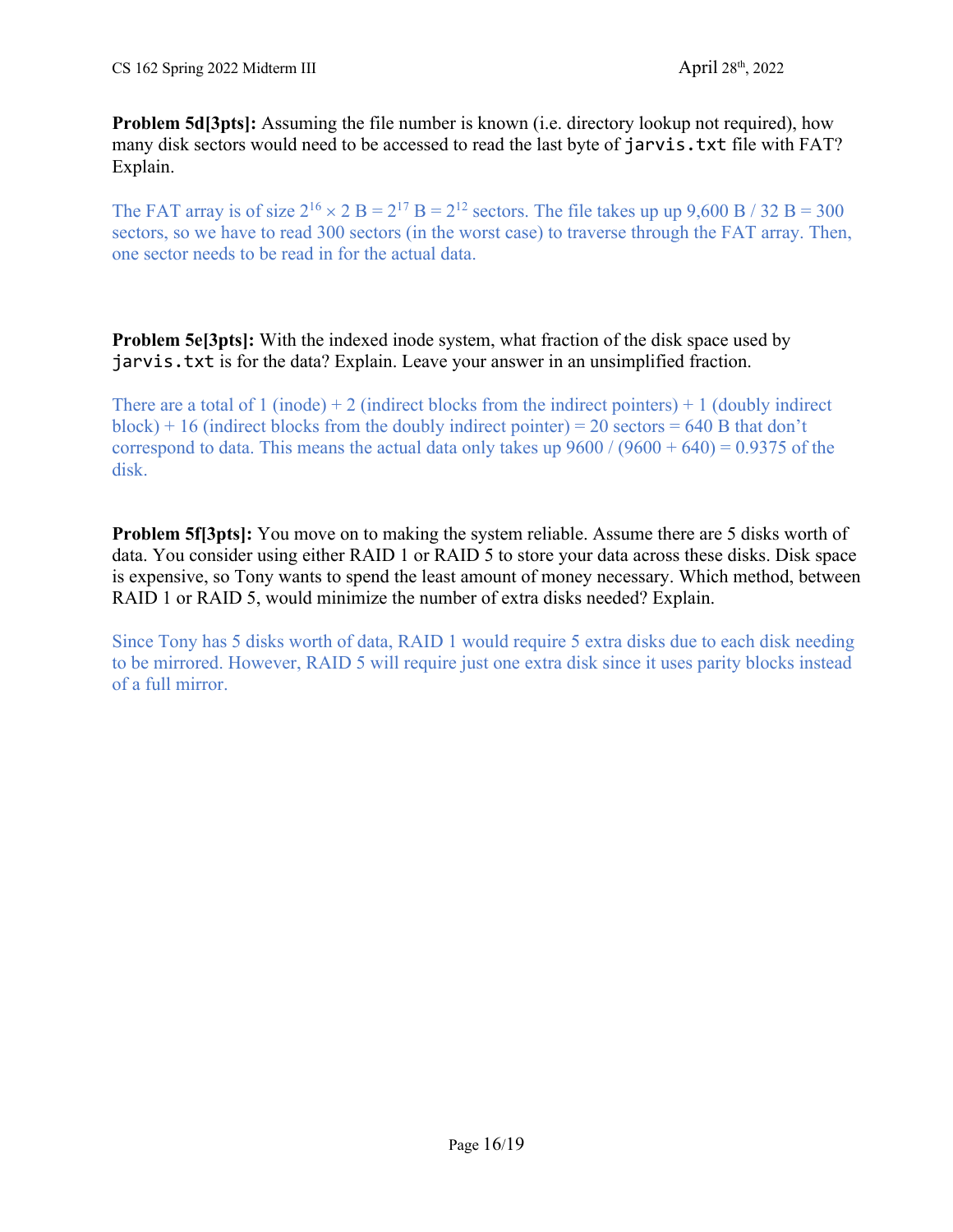## [This Page Intentionally Left Blank]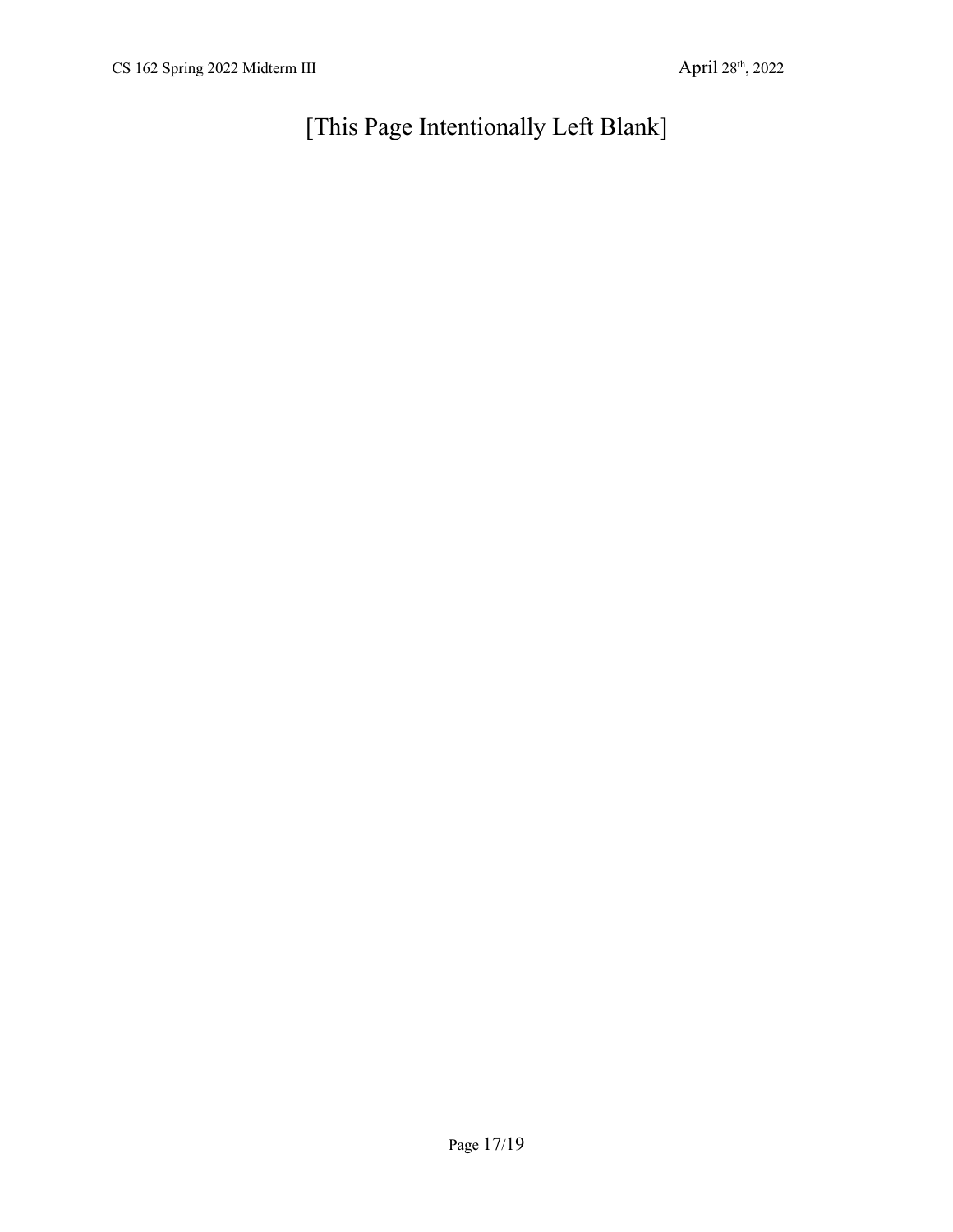[Scratch Page: Do not put answers here!]